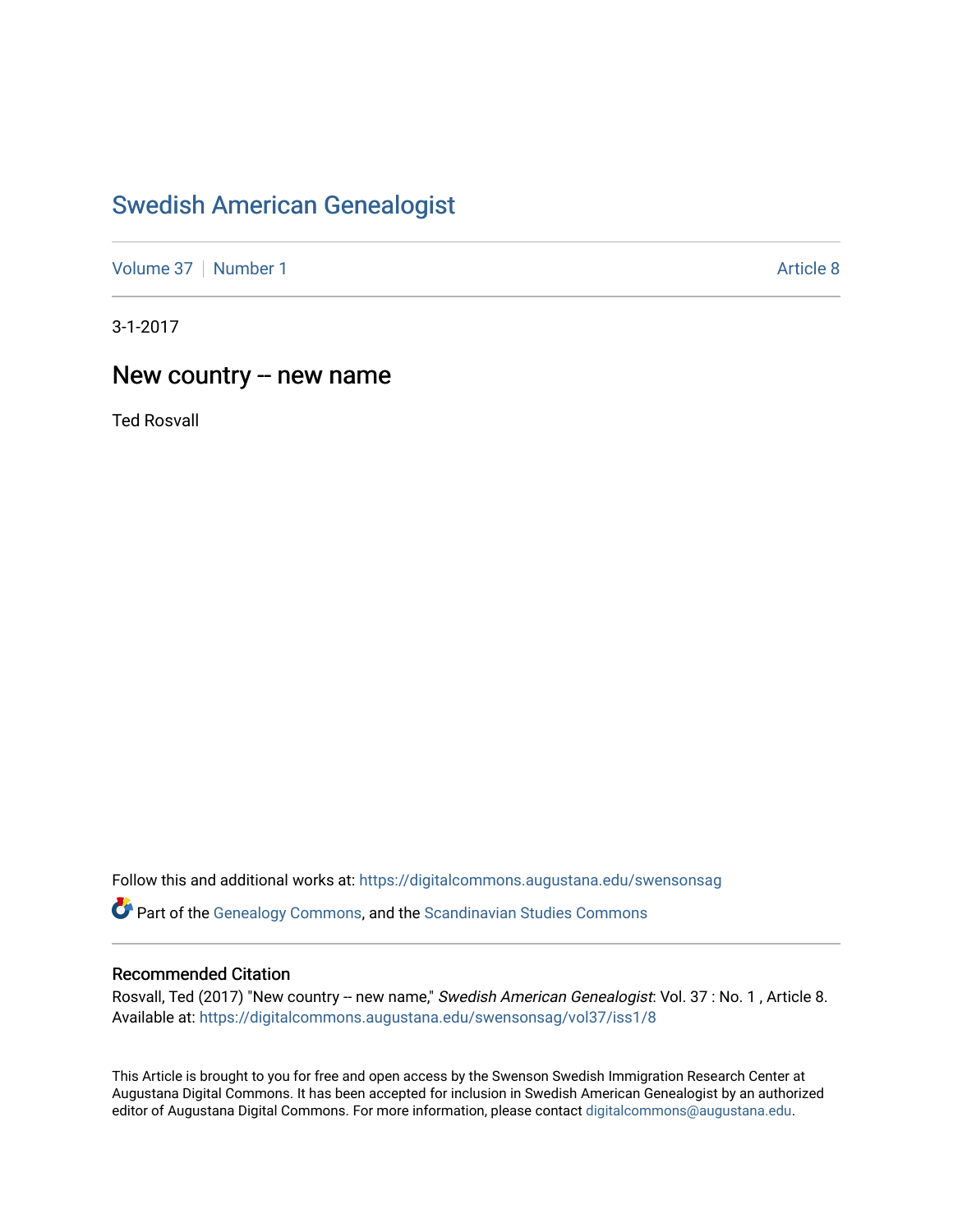# New country - new name!

# **A family from Skåne with a patronymic name hides in Chicago**

BY TED ROSVALL

Come with me on a journey through various American sources in search of an elusive family, lost since leaving the parish of Osby in southern Sweden in 1887. Here you have them:



*Osby (L) AI:22 (1886-1890) Bild 170 / sid 166 (AID: v100788.b170.s166, NAD: SE/LLA/ 13300).* Arkiv Digital*.*

The family in this Swedish household examination roll shows father and mother, four daughters, and two sons, emigrating to America in 1887.

The head of the family, shopkeeper Sven Svensson, had been over to America the year before on a scouting expedition. His wife, Maria Christina Nilsdotter, born 1851 June 15th at Osby, was the daughter of Cecilia Piculell (1817-1883), a family that I have devoted myself to for almost 50 years. Sven and Maria had the following children, all born in Osby:

Cecilia b .10 Nov. 1872 Evelina b. 23 Aug. 1875 Klara b. 22 May 1878 Edla b. 12 Sep. 1880 Fritz b. 8 Oct. 1882 Algot b. 30 Aug. 1884

With so many family members with fairly unusual and searchable first names, it should be possible to find at least some of them in U.S. sources and indexes.

Hmmm ... it was certainly not that simple. Let the search begin in the U.S. censuses, which have excellent indexes. Even with a minimum of information, they often allow you to filter forth just about anyone. Unfortunately there is no census in 1890 (it burned in 1921) but in the 1900 one, it ought to be possible to locate them. In theory! I tried Svensson, Swenson, and Swanson in combination with Sven, Swen, and Swan and with Maria, Marie, and Mary. No luck!

Well, let's try some of the kids. *Evelina* is an unusual name, well- suited for a search, and yes, in the 1900 census for Chicago, IL, *see the picture below*.

Here is an Evelina, born in August 1875 in Sweden and arriving in the U.S. in 1887. All fits! She is married to one *August Hiden* and has two children. Looks promising!

In the following census, that of 1910, there is however not a single family by the name *Hiden.* Same thing in 1920, 1930, and 1940. Brainstorming! Can *Hiden* be a

clerical error? Could it instead possibly have been Hedin? Sure enough, in the 1910 Census, I find the following family still residing in Chicago: again, *see picture below.*

Notice that Evelina is called Lina, and when I look in the index of Deaths and Stillbirths in Illinois 1916-1947, I find the following entry:

| Name:               | Lena Hedin              |
|---------------------|-------------------------|
|                     | [Lena Swanberg]         |
| <b>Birth Date:</b>  | abt 1875                |
| Death Date:         | 16 Dec 1933             |
| Death Place:        | Chicago, Cook, Illinois |
| Death Age:          | 58                      |
| Gender:             | Female                  |
| <b>Father Name:</b> | <b>Oscar Swanberg</b>   |
| <b>Mother Name:</b> | Maria Anderson          |
| <b>Spouse Name:</b> | <b>August Hedin</b>     |

*Illinois, Deaths and Stillbirths Index, 1916- 1947 (database on-line) Provo, UT, USA.* Ancestry.com.



*Year: 1900; Census Place: Chicago Ward 10, Cook, Illinois; Roll: 255; Page: 22A; Enumeration District: 0271; FHL microfilm: 1240255.* Ancestry.com

| Hidin<br>auguste | Fradt     |  |  | 1/3 |  |
|------------------|-----------|--|--|-----|--|
|                  |           |  |  |     |  |
| dwin             | <b>HM</b> |  |  |     |  |
| Naltis           |           |  |  |     |  |

*Year: 1910; Census Place: Chicago Ward 12, Cook, Illinois; Roll: T624\_254; Page: 17A; Enumeration District: 0610; FHL microfilm: 1374267.* Ancestry.com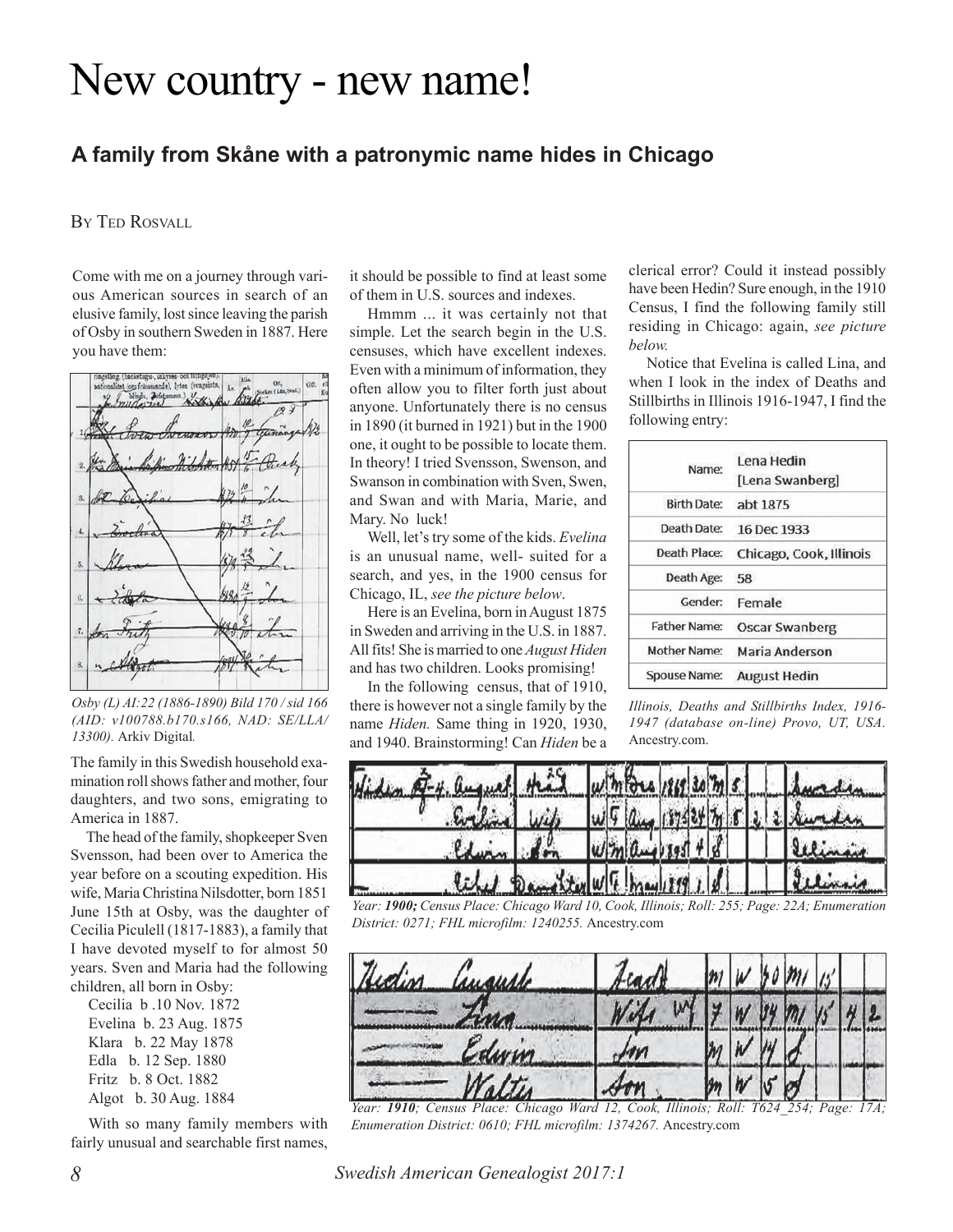The father is named as *Oscar Swanberg* and the mother as Maria Anderson. Most disagreeable!

Although it looked very promising, this Evelina is probably not the person we are looking for.

Let us try a different angle of attack: the sons, *Fritz* and *Algot*, born in 1882 and 1884, were of the right age to have had to muster for the Great War in 1917 or 1918.

 There are 24 million draft registration cards to search, luckily with an excellent index to them. This enormous database is also searchable by birthdates, which is why I put "Fritz and 1882 and October 8th" into the search engine. No matches.

I know however from experience that many immigrants named Fritz tended to Americanize their German-sounding name to *Frederick* or *Fred*. When I try this possibility, the following card emerges:



*U.S., World War I Draft Registration Cards, 1917-1918 [database on-line]. Provo, UT, USA: Ancestry.com*

Frederick William Swanberg. Hmmmm, the right birthday but a totally different surname. And do you really add a middle name, William, just like that? No, this is probably another dead end ... or? Swanberg! Was that not the maiden name of the Evelina in the above record? Back to the Chicago census of 1900. Among all the Swedes in Chicago the following family shows up:

The mother is called *Mary* Swanberg, the month and year of birth is correct, and she is a widow. She has given birth to seven children, who are all still living. Five are still at home: Ceila (Cecilia), Clara, Fred, and Albert (Algot). A seventh child, Chararrival. The new versions of the first names seem logical. As an immigrant, you are eager to become an American as soon as possible and it is perhaps better to have a non-deviant first name. Thus Maria becomes *Mary*, Cecilia *Ceila*, Edla *Edna*, Fritz *Fred,* and Algot *Albert*. lie, was born in Chicago a few years after, Oscar was found in the Illinois, Deaths and

But how can a Sven Svensson turn into *Oscar Swanberg*? My theory is that he first tried *Swan Swanson*, but was not satisfied with the repetition, which also may have been difficult for him and others to pronounce.

Better to create a totally new surname similar to Swanson; why not Swanberg? And the first name then? Well, who was the King of Sweden and Norway at the time? Oscar II ....

## **Many names for mother**

Five of the children can be found in the Illinois death index. On all occasions the father is called OSCAR Swanberg, while the mother receives five different names:

*Maria Anderson Mary Nielson Mary Pikenelly Mary Pikonell Mary Piknoll*

It is quite obvious that it is the grandmother's original old family name, *Piculell*, that lurks in the background when the descendants are to provide the authorities with information for the death certificate. Nice to see, although incorrect!

# **What happened to Oscar?**

So, what happened to poor old Sven Svensson, AKA Oscar Swanberg? Bad things! As his wife Mary is then listed as a widow, he must have died before 1900. Why did he die at such a young age?



*Year: 1900; Census Place: Chicago Ward 10, Cook, Illinois; Roll: 255; Page: 4B; Enumeration District: 0269; FHL microfilm: 1240255. Ancestry.com*

Stillbirths Index, 1916-1947 (database online) Provo, UT, USA. *Ancestry.com.*

| Name: Oscar Swanberg                 |
|--------------------------------------|
| Birth Year: abt 1850                 |
| Age: 48 Yr                           |
| Death Date: 11 Jun 1898              |
| Death Place: Chicago, Cook, Illinois |

## **How did he die?**

The *Chicago Tribune [12 June 1898]:*